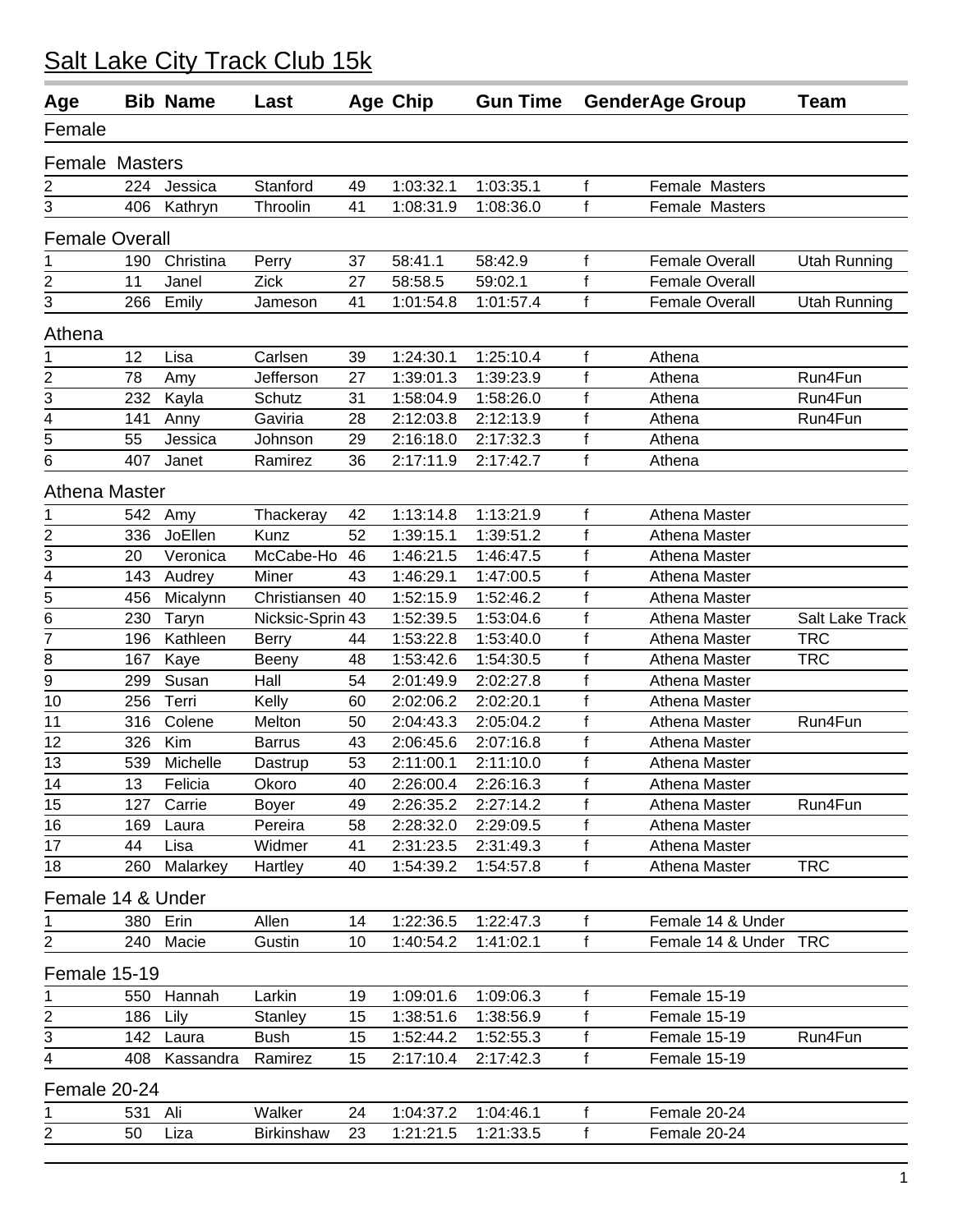#### 416 Caroline Jacketta 20 1:41:41.5 1:42:07.8 f Female 20-24 Paloma's 344 Dana Tran 21 1:47:59.1 1:48:25.9 f Female 20-24 Female 25-29 334 Lindsey Bauman 29 1:11:30.7 1:11:33.4 f Female 25-29 460 Michelle Kruse 25 1:16:08.3 1:16:17.6 f Female 25-29 277 Lauren Sheehan 28 1:24:28.5 1:24:38.0 f Female 25-29 Salt Lake Track 417 Breanna Brannan 27 1:24:35.1 1:24:55.2 f Female 25-29 533 Nicole Cosma 28 1:40:03.8 1:40:34.5 f Female 25-29 414 Danielle Jacketta 28 2:20:35.0 2:21:01.1 f Female 25-29 Paloma's 413 Bailey Workman 27 2:20:35.3 2:21:01.2 f Female 25-29 Female 30-34 5 Allison Thompson 33 1:04:46.8 1:04:49.2 f Female 30-34 420 Angelica Andrade 34 1:14:26.4 1:14:39.0 f Female 30-34 262 Heidi Bagley 31 1:19:35.2 1:20:07.2 f Female 30-34 80 Meryl Call 31 1:21:51.5 1:22:21.2 f Female 30-34 Salt Lake Track 321 Ferrin Nash 34 1:24:09.1 1:24:16.8 f Female 30-34 342 Alexandra Marquard 33 1:24:25.0 1:24:32.5 f Female 30-34 376 Missy Bird 32 1:28:38.6 1:28:58.4 f Female 30-34 103 Amber Green 34 1:39:16.2 1:39:38.1 f Female 30-34 71 Kimberly Brown 34 1:39:58.0 1:40:33.2 f Female 30-34 17 Elizabeth Robles 34 1:40:54.7 1:40:59.9 f Female 30-34 419 Sarah Witesman 32 1:56:18.6 1:57:06.3 f Female 30-34 Run4Fun 119 Tiane Allred 30 1:57:02.6 1:57:21.5 f Female 30-34 TRC 157 Katie Faini 30 1:57:39.8 1:58:30.7 f Female 30-34 Female 35-39 368 Anne Ruminski 37 1:05:56.9 1:06:01.0 f Female 35-39 2 251 Meg 2 Peterson 36 1:08:29.4 1:08:37.6 f Female 35-39<br>3 161 Gemma Carlaw 37 1:13:07.0 1:13:15.1 f Female 35-39 161 Gemma Carlaw 37 1:13:07.0 1:13:15.1 f Female 35-39 545 Antonia Blomquist 38 1:19:00.0 1:19:16.5 f Female 35-39 283 Karen Hinkle 36 1:19:36.0 1:19:48.9 f Female 35-39 Run4Fun 109 Shena Switzer 36 1:20:06.9 1:20:21.3 f Female 35-39 227 Katie Potter 36 1:23:11.1 1:23:16.3 f Female 35-39 TRC 332 Tina Willson 39 1:29:11.4 1:29:22.9 f Female 35-39 255 Crystal Henderson 39 1:30:55.3 1:31:11.3 f Female 35-39 96 Elizabeth Starley 38 1:34:22.4 1:37:22.2 f Female 35-39 Team RWB 390 Frances Delgado 37 1:34:48.9 1:34:54.0 f Female 35-39 132 Sara Donnelly 39 1:34:53.6 1:35:02.8 f Female 35-39 42 Chrysa Zachary 38 1:36:33.2 1:37:08.5 f Female 35-39 107 Jennifer George 39 1:36:43.1 1:37:19.3 f Female 35-39 28 Karon Rowe 35 1:38:41.0 1:38:53.2 f Female 35-39 220 Shannon Kramer 40 1:40:22.7 1:41:19.9 f Female 35-39 377 Brenda Raguskus 35 1:41:48.4 1:42:27.0 f Female 35-39 490 Heather Jewett 37 1:46:28.7 1:47:01.8 f Female 35-39 TRC 289 Kelly Barland 39 1:51:29.8 1:51:59.3 f Female 35-39 Salt Lake Track 384 Jeni Messerian 38 1:53:39.2 1:54:09.5 f Female 35-39 Run4Fun 258 Franny Johnson 36 1:57:39.3 1:57:57.2 f Female 35-39 155 Rozanna Sagg 37 2:07:46.9 2:08:13.7 f Female 35-39 212 Katie Digs Howard 38 2:11:37.4 2:12:08.6 f Female 35-39 Run4Fun **Age Bib Name Last Age Chip Gun Time GenderAge Group Team**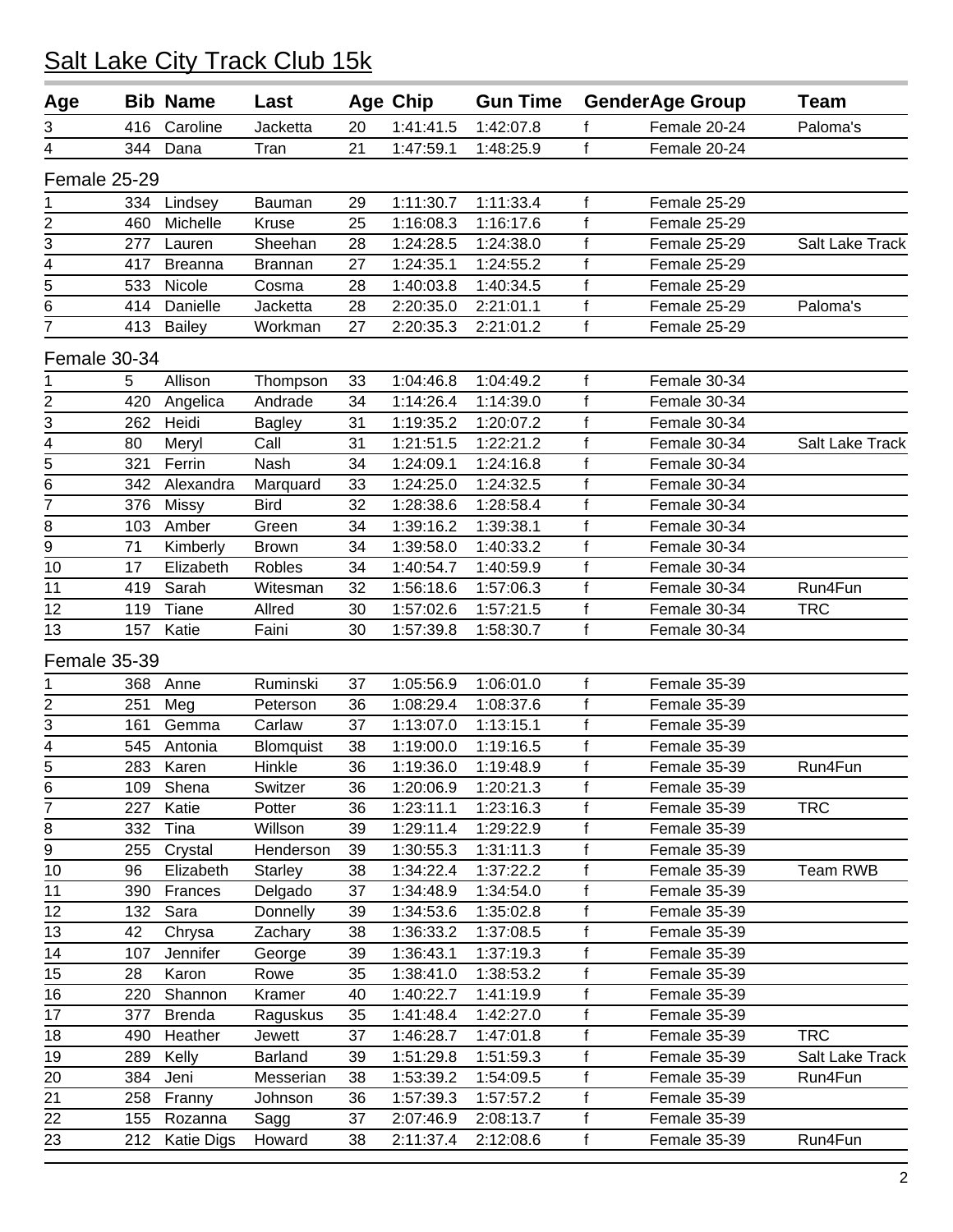| Age            |     | <b>Bib Name</b> | Last          |    | <b>Age Chip</b> | <b>Gun Time</b> |              | <b>GenderAge Group</b> | <b>Team</b>     |
|----------------|-----|-----------------|---------------|----|-----------------|-----------------|--------------|------------------------|-----------------|
| Female 40-44   |     |                 |               |    |                 |                 |              |                        |                 |
| 1              | 292 | Kara            | Shelley       | 40 | 1:11:03.0       | 1:11:07.9       | $\mathsf{f}$ | Female 40-44           | Run4Fun         |
| $\overline{2}$ | 140 | Lorena          | <b>Bush</b>   | 41 | 1:13:09.3       | 1:13:13.9       | $\mathsf{f}$ | Female 40-44           | Run4Fun         |
| 3              | 276 | Kristyn         | Mittelstaedt  | 40 | 1:14:28.3       | 1:14:31.9       | f            | Female 40-44           |                 |
| 4              | 48  | Kerry           | Jones         | 40 | 1:17:03.3       | 1:17:11.1       | $\mathsf{f}$ | Female 40-44           |                 |
| $\overline{5}$ | 165 | Sunshine        | Szedeli       | 42 | 1:20:24.1       | 1:21:28.3       | f            | Female 40-44           | Team RWB        |
| $\overline{6}$ | 131 | Edyta           | McQueen       | 41 | 1:21:09.9       | 1:21:18.6       | $\mathsf{f}$ | Female 40-44           | Run4Fun         |
| 7              | 95  | Anna            | Macknight     | 44 | 1:23:26.3       | 1:23:41.1       | $\mathsf{f}$ | Female 40-44           | <b>Team RWB</b> |
| 8              | 75  | Kristy          | Ashby         | 41 | 1:29:23.0       | 1:29:42.1       | $\mathsf{f}$ | Female 40-44           |                 |
| $\overline{9}$ | 379 | Kelly           | Allen         | 43 | 1:29:44.0       | 1:29:58.0       | $\mathsf{f}$ | Female 40-44           |                 |
| 10             | 117 | Heather         | Price         | 43 | 1:30:12.2       | 1:30:26.7       | $\mathsf{f}$ | Female 40-44           |                 |
| 11             | 405 | Rochelle        | Hardman       | 43 | 1:34:40.4       | 1:34:48.3       | f            | Female 40-44           |                 |
| 12             | 287 | Leslie          | Ayllon        | 40 | 1:38:22.8       | 1:39:08.4       | $\mathsf{f}$ | Female 40-44           |                 |
| 13             | 174 | Micaela         | Choo          | 44 | 1:39:43.6       | 1:40:33.3       | $\mathsf{f}$ | Female 40-44           |                 |
| 14             | 222 | Rachel          | Gustin        | 40 | 1:41:11.3       | 1:41:19.7       | $\mathsf{f}$ | Female 40-44           | <b>TRC</b>      |
| 15             | 136 | Susan           | Hayward       | 43 | 1:45:53.9       | 1:46:32.3       | $\mathsf{f}$ | Female 40-44           | Run4Fun         |
| 16             | 54  | Sabra           | Gubler        | 40 | 1:46:28.7       | 1:47:01.9       | f            | Female 40-44           | <b>TRC</b>      |
| 17             | 104 | Madeline        | Araya         | 41 | 1:49:08.5       | 1:49:49.7       | $\mathsf{f}$ | Female 40-44           |                 |
| 18             | 138 | Angela          | Curtis        | 40 | 1:54:39.2       | 1:54:57.9       | f            | Female 40-44           | <b>TRC</b>      |
| 19             | 252 | Casi            | Zaharias      | 43 | 2:01:38.3       | 2:01:48.0       | f            | Female 40-44           |                 |
| 20             | 278 | Annette         | Oler          | 40 | 2:01:51.1       | 2:01:58.4       | $\mathsf{f}$ | Female 40-44           |                 |
| 21             | 218 | Natalie         | Goodwin       | 43 | 2:06:23.4       | 2:06:30.1       | f            | Female 40-44           |                 |
| 22             | 106 | Julie           | Gonzales      | 44 | 2:11:12.9       | 2:11:36.1       | $\mathsf{f}$ | Female 40-44           |                 |
| 23             | 57  | Lisa            | Kelly         | 41 | 2:12:43.5       | 2:17:31.9       | $\mathsf{f}$ | Female 40-44           |                 |
| 24             | 340 | Rebecca         | Roper         | 42 | 2:24:15.0       | 2:24:50.2       | f            | Female 40-44           |                 |
| Female 45-49   |     |                 |               |    |                 |                 |              |                        |                 |
| 1              | 38  | Amy             | Hoyt          | 47 | 1:18:57.1       | 1:19:05.0       | f            | Female 45-49           |                 |
| 2              | 402 | Bronwyn         | Powell        | 46 | 1:19:11.1       | 1:19:22.1       | $\mathsf{f}$ | Female 45-49           |                 |
| 3              | 372 | <b>JONI</b>     | <b>HEMOND</b> | 45 | 1:20:06.9       | 1:20:39.0       | f            | Female 45-49           |                 |
| $\frac{4}{5}$  | 357 | <b>Beth</b>     | Hartung-sori  | 47 | 1:24:04.4       | 1:24:27.8       | $\mathsf{f}$ | Female 45-49           |                 |
|                | 343 | Kari            | Murray        | 47 | 1:26:33.2       | 1:26:56.6       | f            | Female 45-49           |                 |
| 6              | 229 | Hilari          | Jones         | 47 | 1:27:57.8       | 1:28:10.4       | f            | Female 45-49           |                 |
| $\overline{7}$ | 226 | Phaedra         | Kilbourn      | 49 | 1:36:15.4       | 1:36:42.6       | f            | Female 45-49           | Runagades       |
| 8              | 207 | <b>DENISE</b>   | <b>MORITA</b> | 47 | 1:38:25.3       | 1:38:42.9       | f            | Female 45-49           |                 |
| 9              | 116 | Shonda          | Morse         | 49 | 1:40:38.8       | 1:40:41.1       | $\mathsf f$  | Female 45-49           | Run4Fun         |
| 10             | 200 | Hollie          | <b>Brown</b>  | 46 | 1:41:17.8       | 1:41:31.3       | $\mathsf{f}$ | Female 45-49           |                 |
| 11             | 63  | Mercedes        | Torrens       | 48 | 1:44:21.0       | 1:44:30.3       | $\mathsf f$  | Female 45-49           | Run4Fun         |
| 12             | 350 | Dayna           | Meier         | 49 | 1:50:55.2       | 1:51:09.2       | f            | Female 45-49           |                 |
| 13             | 159 | Ann             | Kutterer      | 49 | 1:52:27.3       | 1:52:33.2       | $\mathsf{f}$ | Female 45-49           |                 |
| 14             | 23  | Anne            | Evans         | 45 | 1:52:36.8       | 1:52:49.2       | f            | Female 45-49           |                 |
| 15             | 39  | Carmen          | <b>Nulph</b>  | 48 | 1:52:40.5       | 1:53:05.0       | $\mathsf{f}$ | Female 45-49           | Salt Lake Track |
| 16             | 125 | Hilerie         | Coleman       | 45 | 2:11:30.3       | 2:12:15.6       | f            | Female 45-49           | Team RWB        |
| 17             | 370 | Lisa            | Hancock       | 47 | 2:13:38.4       | 2:14:09.1       | f            | Female 45-49           |                 |
| Female 50-54   |     |                 |               |    |                 |                 |              |                        |                 |
| 1              | 355 | MaryLyn         | Schmidt       | 51 | 1:13:14.4       | 1:13:20.0       | f            | Female 50-54           |                 |
| 2              | 86  | Tracy           | Chorn         | 54 | 1:26:16.3       | 1:26:42.1       | f            | Female 50-54           | Runagades       |
| 3              | 267 | Polly           | Harris        | 52 | 1:27:35.0       | 1:27:41.8       | $\mathsf f$  | Female 50-54           |                 |
| 4              | 313 | Jennifer        | Luft          | 50 | 1:35:39.7       | 1:36:11.4       | f            | Female 50-54           |                 |
|                |     |                 |               |    |                 |                 |              |                        |                 |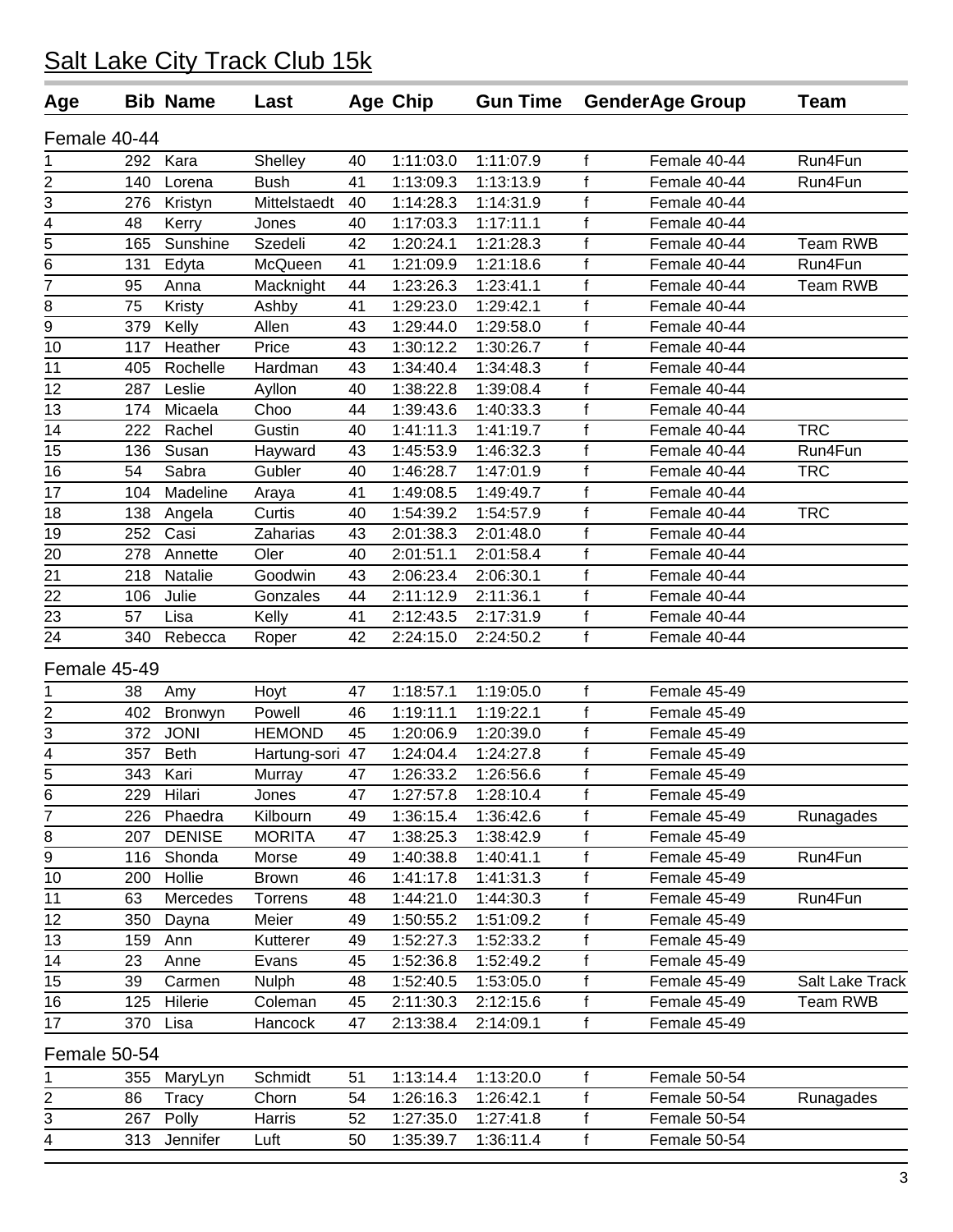| Age                 |                | <b>Bib Name</b> | Last            |    | <b>Age Chip</b> | <b>Gun Time</b> |              | <b>GenderAge Group</b> | <b>Team</b>     |
|---------------------|----------------|-----------------|-----------------|----|-----------------|-----------------|--------------|------------------------|-----------------|
| 5                   | 239            | Karla           | Coleman         | 50 | 1:40:47.9       | 1:41:26.0       | f            | Female 50-54           |                 |
| 6                   | 356            | Raquel          | Sauer           | 50 | 1:46:04.2       | 1:46:34.5       | f            | Female 50-54           |                 |
| $\overline{7}$      | 43             | Penny           | Phillips        | 52 | 1:52:05.9       | 1:52:31.4       | f            | Female 50-54           |                 |
| 8                   | 94             | Lisa            | Schmollinger 51 |    | 1:53:43.9       | 1:54:01.9       | f            | Female 50-54           | <b>TRC</b>      |
| 9                   | $\overline{2}$ | Kirsten         | Schwartz        | 50 | 2:05:07.7       | 2:05:13.5       | $\mathsf{f}$ | Female 50-54           |                 |
| 10                  | 188            | Cassy           | Clayton         | 50 | 2:05:52.8       | 2:06:15.2       | $\mathsf{f}$ | Female 50-54           |                 |
| <b>Female 55-59</b> |                |                 |                 |    |                 |                 |              |                        |                 |
| 1                   | 115            | Anita           | <b>Stika</b>    | 56 | 1:15:30.4       | 1:15:32.5       | $\mathsf{f}$ | Female 55-59           | Run4Fun         |
| $\overline{c}$      | 74             | Jill            | Wilson          | 55 | 1:21:23.4       | 1:21:29.8       | $\mathsf{f}$ | Female 55-59           |                 |
| 3                   | 122            | Frances         | Siniscalchi     | 57 | 1:30:56.9       | 1:31:14.9       | f            | Female 55-59           | <b>TRC</b>      |
| $\overline{4}$      | 16             | Liz             | Jensen          | 55 | 1:32:09.1       | 1:32:31.6       | f            | Female 55-59           |                 |
| $\overline{5}$      | 296            | Constance       | Modrow          | 59 | 1:37:09.9       | 1:37:44.7       | f            | Female 55-59           | Run4Fun         |
| $\overline{6}$      | 391            | Julie           | Openshaw        | 58 | 1:37:46.3       | 1:37:56.9       | f            | Female 55-59           |                 |
| 7                   | 392            | Jean            | Carlston        | 57 | 1:37:46.3       | 1:37:57.1       | f            | Female 55-59           |                 |
| 8                   | 129            | Chat            | Ficklin         | 55 | 1:38:09.8       | 1:38:52.5       | f            | Female 55-59           | Run4Fun         |
| $\overline{9}$      | 46             | Janet           | Huffman         | 59 | 1:44:20.0       | 1:44:30.5       | f            | Female 55-59           | Trails &        |
| 10                  | 403            | Pamela          | Hardin          | 58 | 1:53:59.0       | 1:54:26.8       | f            | Female 55-59           |                 |
| 11                  | 18             | Teresa          | Taylor          | 56 | 1:55:14.1       | 1:55:46.9       | $\mathsf{f}$ | Female 55-59           |                 |
| 12                  | 126            | Thu             | Lam             | 57 | 2:05:08.7       | 2:05:13.7       | f            | Female 55-59           | Team RWB        |
| 13                  | 365            | Denise          | Checketts       | 57 | 2:16:39.2       | 2:17:10.9       | $\mathsf{f}$ | Female 55-59           |                 |
| Female 60-64        |                |                 |                 |    |                 |                 |              |                        |                 |
| 1                   | 40             | Cathie          | Carlson         | 62 | 1:23:21.6       | 1:23:33.5       | f            | Female 60-64           |                 |
| 2                   | 373            | Corinne         | Hardy           | 60 | 1:26:23.1       | 1:26:28.8       | $\mathsf{f}$ | Female 60-64           |                 |
| 3                   | 151            | Georgiana       | Donavin         | 60 | 1:37:21.5       | 1:37:37.1       | f            | Female 60-64           | Salt Lake Track |
| 4                   | 139            | Stella          | <b>Blight</b>   | 61 | 1:46:04.0       | 1:46:34.2       | f            | Female 60-64           |                 |
| 5                   | 348            | Jennifer        | Filby           | 60 | 1:46:46.2       | 1:47:01.2       | f            | Female 60-64           |                 |
| $\overline{6}$      | 175            | Cherran         | Zullo           | 62 | 2:14:30.2       | 2:15:06.7       | f            | Female 60-64           |                 |
| Female 65-69        |                |                 |                 |    |                 |                 |              |                        |                 |
| 1                   | 64             | Paula           | Haycock         | 68 | 1:33:59.8       | 1:34:16.7       | $\mathsf{f}$ | Female 65-69           |                 |
| 2                   | 76             | Kathryn         | Webster         | 68 | 1:42:26.2       | 1:42:50.6       | f            | Female 65-69           |                 |
|                     | 311            | Judy            | Nelson          | 67 | 1:58:48.9       | 1:59:24.3       | Ť.           | Female 65-69           |                 |
| $\frac{3}{4}$       | 182            | Kristin         | Osborn          | 68 | 1:58:59.6       | 1:59:27.4       | $\mathsf{f}$ | Female 65-69           |                 |
| Female 70-74        |                |                 |                 |    |                 |                 |              |                        |                 |
| 1                   | 320            | Laury           | Fisher          | 73 | 1:46:10.6       | 1:46:25.1       | f            | Female 70-74           |                 |
| $\overline{2}$      | 231            | Nancy           | Linky           | 72 | 2:03:18.4       | 2:03:42.9       | $\mathsf f$  | Female 70-74           | Salt Lake Track |
|                     |                |                 |                 |    |                 |                 |              |                        |                 |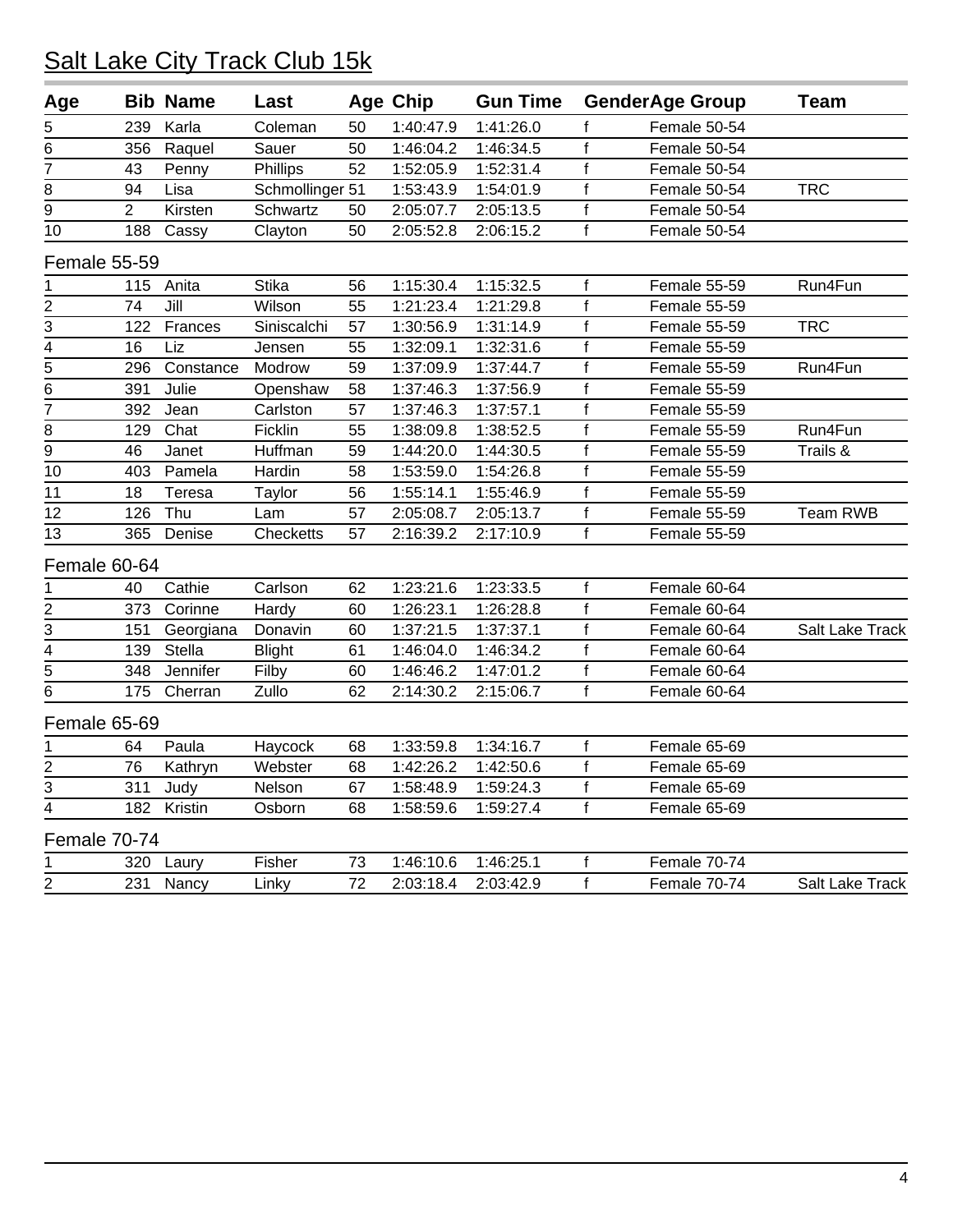| Age            |                          | <b>Bib Name</b> | Last           |    | <b>Age Chip</b> | <b>Gun Time</b> |   | <b>GenderAge Group</b> | <b>Team</b>         |
|----------------|--------------------------|-----------------|----------------|----|-----------------|-----------------|---|------------------------|---------------------|
| Male           |                          |                 |                |    |                 |                 |   |                        |                     |
|                | Male Masters             |                 |                |    |                 |                 |   |                        |                     |
| 3              | 333                      | Stephen         | Robinson       | 43 | 55:46.7         | 55:47.4         | m | Male Masters           |                     |
|                | <b>Male Overall</b>      |                 |                |    |                 |                 |   |                        |                     |
| 1              | 197                      | Teren           | Jameson        | 41 | 49:56.2         | 49:56.8         | m | <b>Male Overall</b>    | <b>Utah Running</b> |
| $\overline{c}$ | 394                      | Mark            | Currell        | 35 | 50:12.4         | 50:12.5         | m | <b>Male Overall</b>    |                     |
| $\overline{3}$ | 275                      | Melchor         | Suaste         | 41 | 52:19.6         | 52:21.4         | m | <b>Male Overall</b>    |                     |
|                | Clydesdale               |                 |                |    |                 |                 |   |                        |                     |
|                | 14                       | Earl            | Dyer           | 38 | 1:36:11.6       | 1:36:26.9       | m | Clydesdale             |                     |
| $\overline{c}$ | 532                      | Joshua          | Hansen         | 37 | 2:27:51.8       | 2:28:38.4       | m | Clydesdale             | Trails &            |
|                | <b>Clydesdale Master</b> |                 |                |    |                 |                 |   |                        |                     |
| 1              | 73                       | <b>Bruce</b>    | Kanirie        | 45 | 1:16:36.1       | 1:20:07.1       | m | Clydesdale Master      |                     |
| $\frac{2}{3}$  | 243                      | <b>Brent</b>    | King           | 47 | 1:19:56.6       | 1:20:04.7       | m | Clydesdale Master      | Run4Fun             |
|                | 111                      | David           | Strahan        | 43 | 1:20:14.3       | 1:20:33.6       | m | Clydesdale Master      | <b>TRC</b>          |
| $rac{4}{5}$    | 352                      | Gary            | Freedman       | 59 | 1:26:11.9       | 1:27:01.0       | m | Clydesdale Master      |                     |
|                | 268                      | <b>Brandon</b>  | Jones          | 46 | 1:34:04.9       | 1:34:18.3       | m | Clydesdale Master      |                     |
| 6              | 137                      | Elijah          | Wood           | 41 | 1:37:10.4       | 1:37:50.3       | m | Clydesdale Master      | Run4Fun             |
| $\overline{7}$ | 215                      | scott           | wilson         | 49 | 1:38:25.5       | 1:38:42.4       | m | Clydesdale Master      |                     |
| 8              | 154                      | Michael         | Sagg           | 41 | 1:40:30.4       | 1:40:56.2       | m | Clydesdale Master      |                     |
| 9              | 88                       | Andrew          | Pullens        | 57 | 1:47:25.9       | 1:48:08.3       | m | Clydesdale Master      | Team RWB            |
| 10             | 124                      | Kenny           | Coleman        | 45 | 1:57:09.4       | 1:57:49.6       | m | Clydesdale Master      | <b>Team RWB</b>     |
| 11             | 110                      | <b>Steve</b>    | Patten         | 56 | 2:02:02.6       | 2:02:32.0       | m | Clydesdale Master      |                     |
| 12             | 3                        | Jon             | Schwartz       | 49 | 2:05:06.7       | 2:05:13.6       | m | Clydesdale Master      |                     |
| 13             | 304                      | <b>Brent</b>    | Taylor         | 51 | 2:08:14.4       | 2:08:34.8       | m | Clydesdale Master      | Run4Fun             |
|                | Male 14 & Under          |                 |                |    |                 |                 |   |                        |                     |
| 1              | 249                      | Jacob           | Pachev         | 12 | 1:00:27.6       | 1:00:29.4       | m | Male 14 & Under        | <b>Fast Running</b> |
| $\frac{2}{3}$  | 248                      | Joseph          | Pachev         | 14 | 1:00:33.7       | 1:00:35.5       | m | Male 14 & Under        | <b>Fast Running</b> |
|                | 250                      | William         | Pachev         | 10 | 1:05:02.8       | 1:05:05.5       | m | Male 14 & Under        | <b>Fast Running</b> |
| $\overline{4}$ | 223                      | <b>Bram</b>     | Gustin         | 13 | 1:24:54.2       | 1:25:02.9       | m | Male 14 & Under        | <b>TRC</b>          |
| 5              |                          | 303 Rufus       | Cox            | 11 | 1:24:57.0       | 1:25:25.6       | m | Male 14 & Under        |                     |
| 6              | 24                       | Theo            | Evans          | 13 | 1:42:53.4       | 1:43:05.2       | m | Male 14 & Under        |                     |
| $\overline{7}$ | 314                      | Kayden          | Schutz         | 10 | 1:56:59.9       | 1:57:21.6       | m | Male 14 & Under        | Run4Fun             |
|                | Male 15-19               |                 |                |    |                 |                 |   |                        |                     |
|                | 537                      | <b>Tobias</b>   | Zickmund       | 16 | 1:12:36.4       | 1:12:39.0       | m | Male 15-19             |                     |
|                | Male 20-24               |                 |                |    |                 |                 |   |                        |                     |
| 1              | 438                      | Cade            | Grace          | 24 | 1:14:12.0       | 1:14:16.9       | m | Male 20-24             |                     |
| 2              | 440                      | Jacob           | Jones          | 24 | 1:20:17.5       | 1:20:21.9       | m | Male 20-24             |                     |
| 3              | 98                       | Robert          | Lewis          | 22 | 1:32:03.2       | 1:32:40.7       | m | Male 20-24             |                     |
| 4              | 346                      | Xavier          | Matheson       | 20 | 1:47:44.4       | 1:48:10.4       | m | Male 20-24             |                     |
|                | Male 25-29               |                 |                |    |                 |                 |   |                        |                     |
| 1              | 84                       | Mark            | Israelsen      | 26 | 57:55.7         | 57:57.7         | m | Male 25-29             |                     |
| 2              | 383                      | Andrew          | Watson         | 27 | 1:01:20.9       | 1:01:24.9       | m | Male 25-29             |                     |
| $\overline{3}$ | 237                      | Michael         | Scheidler      | 29 | 1:12:40.2       | 1:12:57.4       | m | Male 25-29             |                     |
| $\frac{4}{5}$  | 349                      | Aaron           | Filby          | 27 | 1:17:32.3       | 1:17:44.7       | m | Male 25-29             |                     |
|                | 70                       | Reed            | <b>Bramble</b> | 28 | 1:18:52.2       | 1:19:08.5       | m | Male 25-29             |                     |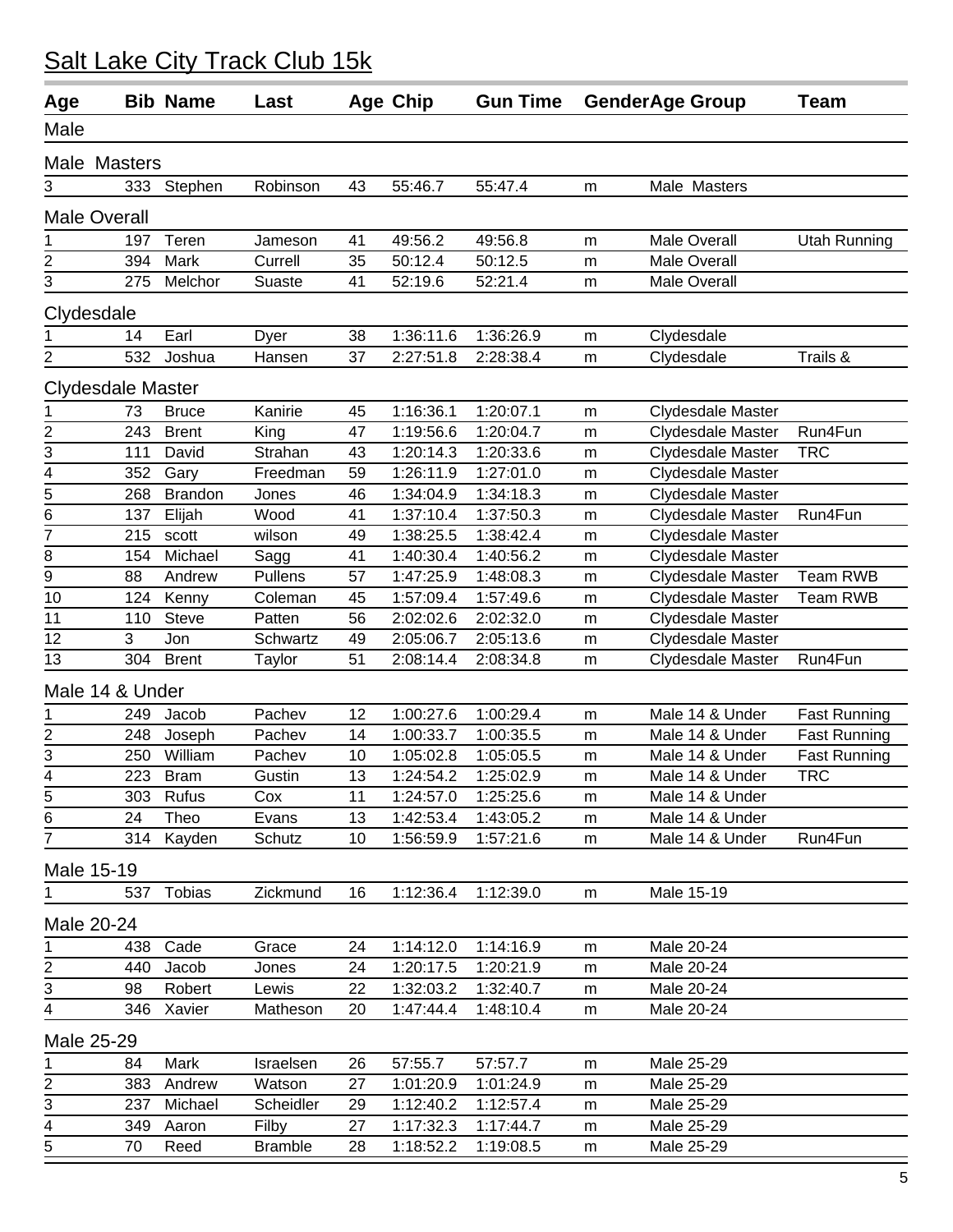| Age                         |     | <b>Bib Name</b> | Last           |    | <b>Age Chip</b> | <b>Gun Time</b> |           | <b>GenderAge Group</b> | <b>Team</b>     |
|-----------------------------|-----|-----------------|----------------|----|-----------------|-----------------|-----------|------------------------|-----------------|
| 6                           | 265 | Kyle            | Jenks          | 29 | 1:19:04.9       | 1:19:14.4       | m         | Male 25-29             |                 |
| 7                           | 347 | Johnny          | Le             | 25 | 1:26:22.7       | 1:26:33.6       | m         | Male 25-29             |                 |
| Male 30-34                  |     |                 |                |    |                 |                 |           |                        |                 |
| 1                           | 335 | Kyle            | <b>Barrett</b> | 30 | 54:38.0         | 54:38.6         | m         | Male 30-34             |                 |
| $\overline{2}$              | 9   | Matthew         | Gulden         | 31 | 55:24.6         | 55:26.4         | m         | Male 30-34             |                 |
|                             | 353 | Jon             | Gauthier       | 32 | 56:14.4         | 56:15.3         | m         | Male 30-34             |                 |
| $rac{3}{4}$                 | 272 | Scott           | Daw            | 33 | 1:02:43.8       | 1:02:47.0       | m         | Male 30-34             |                 |
| $\overline{5}$              | 6   | Jacob           | Thompson       | 32 | 1:07:51.3       | 1:07:54.0       | m         | Male 30-34             |                 |
| $\frac{1}{6}$               | 194 | Hershel         | Lackey         | 34 | 1:10:24.3       | 1:10:39.3       | m         | Male 30-34             | Salt Lake Track |
| 7                           | 421 | Zach            | Talley         | 34 | 1:12:34.3       | 1:12:55.7       | m         | Male 30-34             |                 |
| 8                           | 246 | Sean            | Good           | 32 | 1:13:25.6       | 1:13:48.6       | m         | Male 30-34             |                 |
| $\overline{9}$              | 34  | Alan            | Romney         | 32 | 1:18:49.9       | 1:19:14.6       | m         | Male 30-34             | Salt Lake Track |
| 10                          | 345 | Chad            | Holbrook       | 32 | 1:23:18.2       | 1:23:45.7       | m         | Male 30-34             |                 |
| 11                          | 371 | Carlos          | Mariscal       | 31 | 1:27:18.8       | 1:27:21.7       | m         | Male 30-34             | Team RWB        |
| 12                          | 315 | Josh            | Moffitt        | 34 | 1:36:35.9       | 1:36:57.9       | m         | Male 30-34             | Run4Fun         |
| 13                          | 158 | Alex            | Faini          | 30 | 2:09:42.1       | 2:10:32.7       | m         | Male 30-34             |                 |
| 14                          | 451 | Harmeek         | Singh          | 34 | 2:26:34.6       | 2:27:14.7       | m         | Male 30-34             |                 |
| Male 35-39                  |     |                 |                |    |                 |                 |           |                        |                 |
| 1                           | 359 | Justin          | Park           | 39 | 54:00.0         | 54:00.0         | ${\sf m}$ | Male 35-39             |                 |
|                             | 324 | Levi            | Pace           | 35 | 58:19.6         | 58:20.6         | m         | Male 35-39             |                 |
| $\frac{2}{3} - \frac{4}{5}$ | 177 | David           | Johnson        | 37 | 1:01:32.2       | 1:01:34.0       | m         | Male 35-39             |                 |
|                             | 362 | Cade            | <b>Baldwin</b> | 35 | 1:08:30.1       | 1:09:04.3       | m         | Male 35-39             |                 |
|                             | 387 | <b>Brian</b>    | <b>Botts</b>   | 35 | 1:11:29.4       | 1:11:33.5       | m         | Male 35-39             |                 |
| $\overline{6}$              | 4   | Felipe          | Moreira        | 38 | 1:12:25.7       | 1:12:29.9       | m         | Male 35-39             |                 |
| $\overline{7}$              | 300 | Patrick         | Hall           | 36 | 1:14:09.6       | 1:14:29.9       | m         | Male 35-39             |                 |
| 8                           | 1   | Duane           | Huffman        | 38 | 1:19:02.5       | 1:19:28.8       | m         | Male 35-39             |                 |
| $\overline{9}$              | 263 | Scott           | <b>Bagley</b>  | 36 | 1:19:36.9       | 1:20:10.4       | m         | Male 35-39             |                 |
| 10                          | 327 | James           | Gramse         | 36 | 1:28:58.9       | 1:29:06.6       | m         | Male 35-39             |                 |
| 11                          | 214 | Jed             | Patton         | 39 | 1:30:44.7       | 1:31:09.1       | m         | Male 35-39             |                 |
| 12                          | 89  | Justin          | Lucast         | 38 | 1:32:23.2       | 1:33:12.0       | m         | Male 35-39             |                 |
| 13                          | 369 | Patrick         | Johnson        | 35 | 1:35:22.5       | 1:35:47.2       | m         | Male 35-39             |                 |
| 14                          |     | 108 Adam        | George         | 38 | 1:36:11.7       | 1:36:47.7       | m         | Male 35-39             |                 |
| 15                          | 203 | Eric            | Moon           | 39 | 1:38:35.9       | 1:39:14.5       | m         | Male 35-39             | Run4Fun         |
| Male 40-44                  |     |                 |                |    |                 |                 |           |                        |                 |
| 1                           | 219 | Jason           | Ruebush        | 43 | 58:28.6         | 58:30.7         | m         | Male 40-44             |                 |
| $\overline{2}$              | 198 | Spencer         | Holt           | 41 | 1:01:17.2       | 1:01:21.1       | ${\sf m}$ | Male 40-44             |                 |
| 3                           | 536 | <b>Brice</b>    | Williams       | 42 | 1:01:40.0       | 1:01:44.2       | m         | Male 40-44             |                 |
| 4                           | 541 | Patrick         | Lawlor         | 41 | 1:03:46.3       | 1:03:48.2       | m         | Male 40-44             |                 |
| $\overline{5}$              | 191 | Sandy           | Richman        | 42 | 1:09:30.6       | 1:09:32.4       | m         | Male 40-44             |                 |
| $\overline{6}$              | 56  | Ryan            | Kelly          | 42 | 1:12:47.7       | 1:13:43.9       | m         | Male 40-44             |                 |
| 7                           | 279 | Eric            | Oler           | 40 | 1:14:15.3       | 1:14:22.1       | m         | Male 40-44             |                 |
| 8                           | 294 | Cameron         | Anthony        | 43 | 1:14:20.9       | 1:14:55.7       | m         | Male 40-44             |                 |
| 9                           | 211 | Kyle            | Ethelbah       | 44 | 1:16:51.0       | 1:17:14.1       | m         | Male 40-44             |                 |
| 10                          | 295 | Justin          | Ferguson       | 40 | 1:18:38.1       | 1:18:44.7       | m         | Male 40-44             | Trails &        |
| 11                          | 67  | Chris           | Gulden         | 41 | 1:22:20.0       | 1:22:34.2       | m         | Male 40-44             |                 |
| 12                          | 77  | Jeremy          | Checketts      | 42 | 1:28:34.7       | 1:28:58.4       | m         | Male 40-44             | Run4Fun         |
| 13                          | 234 | Nathan          | Pickett        | 43 | 1:29:09.1       | 1:29:38.2       | m         | Male 40-44             |                 |
| 14                          | 328 | Mike            | Seaman         | 41 | 1:39:17.1       | 1:39:29.8       | m         | Male 40-44             |                 |
|                             |     |                 |                |    |                 |                 |           |                        |                 |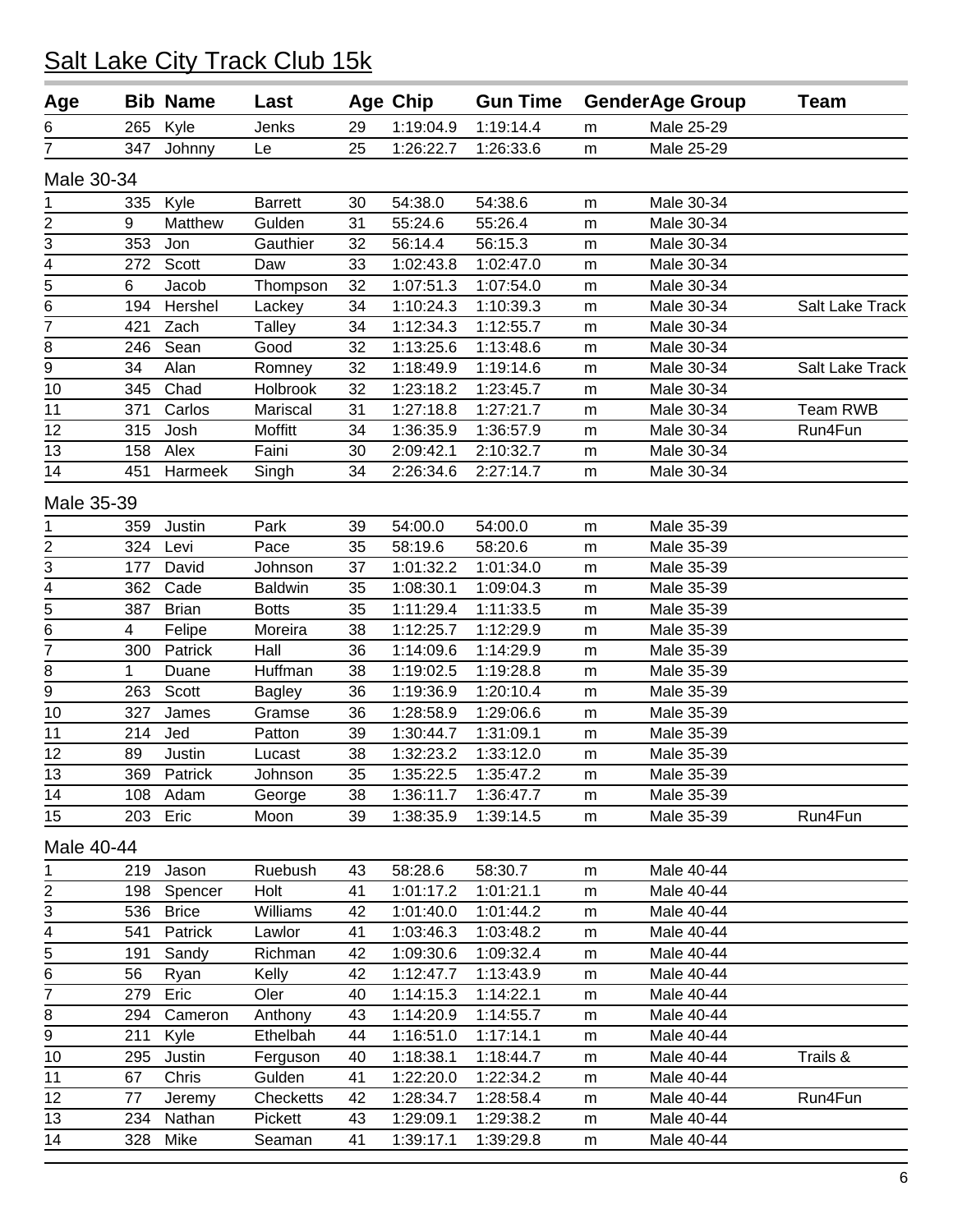| Victor<br>1:48:37.2<br>Male 40-44<br>15<br>118<br>Villarreal<br>43<br>1:48:48.6<br>m<br>16<br>Clint<br>42<br>1:48:41.1<br>337<br>Couser<br>1:48:48.7<br>Male 40-44<br>m<br>17<br>43<br>2:14:04.8<br>2:15:04.6<br>Male 40-44<br>221<br>Larry<br><b>Barnes</b><br>m<br>18<br>97<br>44<br>1:21:31.0<br>Tim<br>Hall<br>1:21:31.0<br>Male 40-44<br>m<br>Male 45-49<br>Mark<br>56:18.7<br>56:19.0<br>Male 45-49<br>Payne<br>46<br>Salt Lake Track<br>1<br>27<br>m<br>$\frac{2}{3}$ $\frac{1}{4}$<br>Alexander<br>Pachev<br>56:24.1<br>247<br>45<br>56:23.7<br>Male 45-49<br><b>Fast Running</b><br>m<br>290<br>Soren<br>Moller<br>48<br>59:46.4<br>59:49.8<br>Male 45-49<br>m<br>1:01:11.9<br>173<br>46<br>1:01:18.0<br>Male 45-49<br>Lawrence<br>Cannon<br>m<br>$\frac{5}{6}$<br>Run4Fun<br>46<br>1:02:58.9<br>1:03:08.6<br>Male 45-49<br>101<br>Monte<br>Riding<br>m<br>Vandecastee 47<br>Male 45-49<br>358<br>Herman<br>1:04:02.8<br>1:04:04.7<br>m<br>$\overline{7}$<br>Adam<br>1:31:52.2<br>47<br>48<br>1:04:30.7<br>Male 45-49<br>Murray<br>m<br><b>DAVID</b><br>147<br><b>GLOD</b><br>1:05:05.5<br>1:05:11.1<br>Male 45-49<br>46<br>m<br>$\overline{9}$<br>William<br>1:06:57.5<br>538<br>Lewis<br>45<br>1:06:53.7<br>Male 45-49<br>m<br>10<br>Chris<br>Kleine<br>49<br>1:12:51.2<br>1:13:04.4<br>201<br>Male 45-49<br>m<br>Todd<br>11<br>49<br>1:15:50.1<br>1:16:05.8<br>Male 45-49<br>257<br>Richman<br>m<br>12<br>Charlie<br>Run4Fun<br>385<br>Messerian<br>45<br>1:16:33.7<br>1:17:04.0<br>Male 45-49<br>m<br>13<br><b>Mattias</b><br>1:20:27.4<br>540<br>Carlsson<br>47<br>1:20:24.0<br>Male 45-49<br>m<br>14<br>36<br>Edward<br>1:24:39.6<br>1:25:21.5<br>Male 45-49<br>Paulsen<br>48<br>m<br>15<br>1:25:25.9<br>Male 45-49<br>302<br>Graeme<br>Cox<br>46<br>1:24:57.4<br>m<br>16<br>Michael<br>1:27:21.6<br>Male 45-49<br>185<br>Stanley<br>45<br>1:26:30.3<br>m<br>17<br>$\overline{7}$<br>Eric<br>Goeller<br>1:32:05.4<br>1:32:17.2<br>Male 45-49<br>46<br>m<br>18<br>286<br>Jose<br>Rodriguez<br>50<br>1:38:22.5<br>1:39:08.8<br>Male 45-49<br>m<br>19<br>284<br>Michael<br>46<br>Hoppus<br>1:41:44.4<br>1:41:55.3<br>Male 45-49<br>m<br>Male 50-54<br>1:07:41.1<br>Michael<br>53<br>1:07:34.9<br>Male 50-54<br>Laputka<br>1<br>92<br>m<br>$\frac{2}{3}$ $\frac{1}{4}$<br>49<br>Mike<br>Schouten<br>54<br>1:11:02.1<br>1:11:08.0<br>Male 50-54<br>Run4Fun<br>m<br><b>TRC</b><br>93<br>Michael<br>Schmollinger 52<br>1:34:54.4<br>1:35:10.8<br>Male 50-54<br>m<br>415<br>Paloma's<br>Jacketta<br>1:35:44.2<br>1:35:55.6<br>Male 50-54<br>Danny<br>54<br>m<br>$\frac{5}{6}$<br>1:36:42.3<br>Male 50-54<br>206<br>50<br>1:36:23.8<br>Jerry<br>Jensen<br>m<br>58<br>Adam<br>52<br>1:38:48.1<br>1:39:05.5<br>Male 50-54<br>Jacobsen<br>m<br>Richard<br>Murray<br>1:39:12.9<br>1:40:35.2<br>Male 50-54<br>22<br>52<br>m<br>29<br>LaDamus<br>1:39:21.5<br>1:40:06.9<br>Male 50-54<br>George<br>50<br>m<br>81<br>Wade<br>Miller<br>53<br>1:41:58.3<br>1:42:30.9<br>Male 50-54<br>m<br>John<br>525<br>Jones<br>50<br>1:43:26.5<br>1:43:45.9<br>Male 50-54<br>m<br>351<br>Wade<br>Meier<br>51<br>1:50:55.5<br>1:51:09.6<br>Male 50-54<br>m<br>457<br>Daniel<br>Stober<br>55<br>2:01:37.2<br>2:02:10.9<br>Male 50-54<br>m<br>Male 55-59<br>Simonaitis<br>56:32.3<br>1<br>Dennis<br>56:33.3<br>Male 55-59<br>282<br>56<br>m<br>Bill<br><b>COBLER</b><br>418<br>55<br>59:37.3<br>59:38.9<br>Male 55-59<br>m<br>$\overline{3}$<br>259<br>Mahmood<br>Taha<br>55<br>1:02:26.6<br>1:02:27.5<br>Male 55-59<br>m<br>4<br><b>Bielefeldt</b><br>1:08:50.5<br>1:08:52.9<br>31<br>Klaus<br>59<br>Male 55-59<br>m<br>5<br>381<br>Norlando<br>57<br>1:14:36.0<br>1:14:58.3<br>Male 55-59<br>Gomez<br>m<br>382<br>Mel<br>59<br>1:14:41.3<br>1:14:47.2<br>Male 55-59<br>Lemon<br>m<br>$\overline{7}$<br>322<br>Spilker<br>55<br>1:14:49.3<br>1:14:52.2<br>Male 55-59<br>Aaron<br>m<br>145<br>Dale<br>Cable<br>1:17:47.5<br>1:17:50.0<br>Male 55-59<br>57<br>m<br><b>ALFREDO</b><br><b>PEREIRA</b><br>1:18:10.0<br>1:18:26.0<br>269<br>58<br>Male 55-59<br>m | Age            |     | <b>Bib Name</b> | Last           |    | <b>Age Chip</b> | <b>Gun Time</b> |   | <b>GenderAge Group</b> | <b>Team</b> |
|---------------------------------------------------------------------------------------------------------------------------------------------------------------------------------------------------------------------------------------------------------------------------------------------------------------------------------------------------------------------------------------------------------------------------------------------------------------------------------------------------------------------------------------------------------------------------------------------------------------------------------------------------------------------------------------------------------------------------------------------------------------------------------------------------------------------------------------------------------------------------------------------------------------------------------------------------------------------------------------------------------------------------------------------------------------------------------------------------------------------------------------------------------------------------------------------------------------------------------------------------------------------------------------------------------------------------------------------------------------------------------------------------------------------------------------------------------------------------------------------------------------------------------------------------------------------------------------------------------------------------------------------------------------------------------------------------------------------------------------------------------------------------------------------------------------------------------------------------------------------------------------------------------------------------------------------------------------------------------------------------------------------------------------------------------------------------------------------------------------------------------------------------------------------------------------------------------------------------------------------------------------------------------------------------------------------------------------------------------------------------------------------------------------------------------------------------------------------------------------------------------------------------------------------------------------------------------------------------------------------------------------------------------------------------------------------------------------------------------------------------------------------------------------------------------------------------------------------------------------------------------------------------------------------------------------------------------------------------------------------------------------------------------------------------------------------------------------------------------------------------------------------------------------------------------------------------------------------------------------------------------------------------------------------------------------------------------------------------------------------------------------------------------------------------------------------------------------------------------------------------------------------------------------------------------------------------------------------------------------------------------------------------------------------------------------------------------------------------------------------------------------------------------------------------------------------------------------------------------------------------------------------------------------------------------------------------------------------------------------------------------------------------------------------|----------------|-----|-----------------|----------------|----|-----------------|-----------------|---|------------------------|-------------|
|                                                                                                                                                                                                                                                                                                                                                                                                                                                                                                                                                                                                                                                                                                                                                                                                                                                                                                                                                                                                                                                                                                                                                                                                                                                                                                                                                                                                                                                                                                                                                                                                                                                                                                                                                                                                                                                                                                                                                                                                                                                                                                                                                                                                                                                                                                                                                                                                                                                                                                                                                                                                                                                                                                                                                                                                                                                                                                                                                                                                                                                                                                                                                                                                                                                                                                                                                                                                                                                                                                                                                                                                                                                                                                                                                                                                                                                                                                                                                                                                                                             |                |     |                 |                |    |                 |                 |   |                        |             |
|                                                                                                                                                                                                                                                                                                                                                                                                                                                                                                                                                                                                                                                                                                                                                                                                                                                                                                                                                                                                                                                                                                                                                                                                                                                                                                                                                                                                                                                                                                                                                                                                                                                                                                                                                                                                                                                                                                                                                                                                                                                                                                                                                                                                                                                                                                                                                                                                                                                                                                                                                                                                                                                                                                                                                                                                                                                                                                                                                                                                                                                                                                                                                                                                                                                                                                                                                                                                                                                                                                                                                                                                                                                                                                                                                                                                                                                                                                                                                                                                                                             |                |     |                 |                |    |                 |                 |   |                        |             |
|                                                                                                                                                                                                                                                                                                                                                                                                                                                                                                                                                                                                                                                                                                                                                                                                                                                                                                                                                                                                                                                                                                                                                                                                                                                                                                                                                                                                                                                                                                                                                                                                                                                                                                                                                                                                                                                                                                                                                                                                                                                                                                                                                                                                                                                                                                                                                                                                                                                                                                                                                                                                                                                                                                                                                                                                                                                                                                                                                                                                                                                                                                                                                                                                                                                                                                                                                                                                                                                                                                                                                                                                                                                                                                                                                                                                                                                                                                                                                                                                                                             |                |     |                 |                |    |                 |                 |   |                        |             |
|                                                                                                                                                                                                                                                                                                                                                                                                                                                                                                                                                                                                                                                                                                                                                                                                                                                                                                                                                                                                                                                                                                                                                                                                                                                                                                                                                                                                                                                                                                                                                                                                                                                                                                                                                                                                                                                                                                                                                                                                                                                                                                                                                                                                                                                                                                                                                                                                                                                                                                                                                                                                                                                                                                                                                                                                                                                                                                                                                                                                                                                                                                                                                                                                                                                                                                                                                                                                                                                                                                                                                                                                                                                                                                                                                                                                                                                                                                                                                                                                                                             |                |     |                 |                |    |                 |                 |   |                        |             |
|                                                                                                                                                                                                                                                                                                                                                                                                                                                                                                                                                                                                                                                                                                                                                                                                                                                                                                                                                                                                                                                                                                                                                                                                                                                                                                                                                                                                                                                                                                                                                                                                                                                                                                                                                                                                                                                                                                                                                                                                                                                                                                                                                                                                                                                                                                                                                                                                                                                                                                                                                                                                                                                                                                                                                                                                                                                                                                                                                                                                                                                                                                                                                                                                                                                                                                                                                                                                                                                                                                                                                                                                                                                                                                                                                                                                                                                                                                                                                                                                                                             |                |     |                 |                |    |                 |                 |   |                        |             |
|                                                                                                                                                                                                                                                                                                                                                                                                                                                                                                                                                                                                                                                                                                                                                                                                                                                                                                                                                                                                                                                                                                                                                                                                                                                                                                                                                                                                                                                                                                                                                                                                                                                                                                                                                                                                                                                                                                                                                                                                                                                                                                                                                                                                                                                                                                                                                                                                                                                                                                                                                                                                                                                                                                                                                                                                                                                                                                                                                                                                                                                                                                                                                                                                                                                                                                                                                                                                                                                                                                                                                                                                                                                                                                                                                                                                                                                                                                                                                                                                                                             |                |     |                 |                |    |                 |                 |   |                        |             |
|                                                                                                                                                                                                                                                                                                                                                                                                                                                                                                                                                                                                                                                                                                                                                                                                                                                                                                                                                                                                                                                                                                                                                                                                                                                                                                                                                                                                                                                                                                                                                                                                                                                                                                                                                                                                                                                                                                                                                                                                                                                                                                                                                                                                                                                                                                                                                                                                                                                                                                                                                                                                                                                                                                                                                                                                                                                                                                                                                                                                                                                                                                                                                                                                                                                                                                                                                                                                                                                                                                                                                                                                                                                                                                                                                                                                                                                                                                                                                                                                                                             |                |     |                 |                |    |                 |                 |   |                        |             |
|                                                                                                                                                                                                                                                                                                                                                                                                                                                                                                                                                                                                                                                                                                                                                                                                                                                                                                                                                                                                                                                                                                                                                                                                                                                                                                                                                                                                                                                                                                                                                                                                                                                                                                                                                                                                                                                                                                                                                                                                                                                                                                                                                                                                                                                                                                                                                                                                                                                                                                                                                                                                                                                                                                                                                                                                                                                                                                                                                                                                                                                                                                                                                                                                                                                                                                                                                                                                                                                                                                                                                                                                                                                                                                                                                                                                                                                                                                                                                                                                                                             |                |     |                 |                |    |                 |                 |   |                        |             |
|                                                                                                                                                                                                                                                                                                                                                                                                                                                                                                                                                                                                                                                                                                                                                                                                                                                                                                                                                                                                                                                                                                                                                                                                                                                                                                                                                                                                                                                                                                                                                                                                                                                                                                                                                                                                                                                                                                                                                                                                                                                                                                                                                                                                                                                                                                                                                                                                                                                                                                                                                                                                                                                                                                                                                                                                                                                                                                                                                                                                                                                                                                                                                                                                                                                                                                                                                                                                                                                                                                                                                                                                                                                                                                                                                                                                                                                                                                                                                                                                                                             |                |     |                 |                |    |                 |                 |   |                        |             |
|                                                                                                                                                                                                                                                                                                                                                                                                                                                                                                                                                                                                                                                                                                                                                                                                                                                                                                                                                                                                                                                                                                                                                                                                                                                                                                                                                                                                                                                                                                                                                                                                                                                                                                                                                                                                                                                                                                                                                                                                                                                                                                                                                                                                                                                                                                                                                                                                                                                                                                                                                                                                                                                                                                                                                                                                                                                                                                                                                                                                                                                                                                                                                                                                                                                                                                                                                                                                                                                                                                                                                                                                                                                                                                                                                                                                                                                                                                                                                                                                                                             |                |     |                 |                |    |                 |                 |   |                        |             |
|                                                                                                                                                                                                                                                                                                                                                                                                                                                                                                                                                                                                                                                                                                                                                                                                                                                                                                                                                                                                                                                                                                                                                                                                                                                                                                                                                                                                                                                                                                                                                                                                                                                                                                                                                                                                                                                                                                                                                                                                                                                                                                                                                                                                                                                                                                                                                                                                                                                                                                                                                                                                                                                                                                                                                                                                                                                                                                                                                                                                                                                                                                                                                                                                                                                                                                                                                                                                                                                                                                                                                                                                                                                                                                                                                                                                                                                                                                                                                                                                                                             |                |     |                 |                |    |                 |                 |   |                        |             |
|                                                                                                                                                                                                                                                                                                                                                                                                                                                                                                                                                                                                                                                                                                                                                                                                                                                                                                                                                                                                                                                                                                                                                                                                                                                                                                                                                                                                                                                                                                                                                                                                                                                                                                                                                                                                                                                                                                                                                                                                                                                                                                                                                                                                                                                                                                                                                                                                                                                                                                                                                                                                                                                                                                                                                                                                                                                                                                                                                                                                                                                                                                                                                                                                                                                                                                                                                                                                                                                                                                                                                                                                                                                                                                                                                                                                                                                                                                                                                                                                                                             |                |     |                 |                |    |                 |                 |   |                        |             |
|                                                                                                                                                                                                                                                                                                                                                                                                                                                                                                                                                                                                                                                                                                                                                                                                                                                                                                                                                                                                                                                                                                                                                                                                                                                                                                                                                                                                                                                                                                                                                                                                                                                                                                                                                                                                                                                                                                                                                                                                                                                                                                                                                                                                                                                                                                                                                                                                                                                                                                                                                                                                                                                                                                                                                                                                                                                                                                                                                                                                                                                                                                                                                                                                                                                                                                                                                                                                                                                                                                                                                                                                                                                                                                                                                                                                                                                                                                                                                                                                                                             | 8              |     |                 |                |    |                 |                 |   |                        |             |
|                                                                                                                                                                                                                                                                                                                                                                                                                                                                                                                                                                                                                                                                                                                                                                                                                                                                                                                                                                                                                                                                                                                                                                                                                                                                                                                                                                                                                                                                                                                                                                                                                                                                                                                                                                                                                                                                                                                                                                                                                                                                                                                                                                                                                                                                                                                                                                                                                                                                                                                                                                                                                                                                                                                                                                                                                                                                                                                                                                                                                                                                                                                                                                                                                                                                                                                                                                                                                                                                                                                                                                                                                                                                                                                                                                                                                                                                                                                                                                                                                                             |                |     |                 |                |    |                 |                 |   |                        |             |
|                                                                                                                                                                                                                                                                                                                                                                                                                                                                                                                                                                                                                                                                                                                                                                                                                                                                                                                                                                                                                                                                                                                                                                                                                                                                                                                                                                                                                                                                                                                                                                                                                                                                                                                                                                                                                                                                                                                                                                                                                                                                                                                                                                                                                                                                                                                                                                                                                                                                                                                                                                                                                                                                                                                                                                                                                                                                                                                                                                                                                                                                                                                                                                                                                                                                                                                                                                                                                                                                                                                                                                                                                                                                                                                                                                                                                                                                                                                                                                                                                                             |                |     |                 |                |    |                 |                 |   |                        |             |
|                                                                                                                                                                                                                                                                                                                                                                                                                                                                                                                                                                                                                                                                                                                                                                                                                                                                                                                                                                                                                                                                                                                                                                                                                                                                                                                                                                                                                                                                                                                                                                                                                                                                                                                                                                                                                                                                                                                                                                                                                                                                                                                                                                                                                                                                                                                                                                                                                                                                                                                                                                                                                                                                                                                                                                                                                                                                                                                                                                                                                                                                                                                                                                                                                                                                                                                                                                                                                                                                                                                                                                                                                                                                                                                                                                                                                                                                                                                                                                                                                                             |                |     |                 |                |    |                 |                 |   |                        |             |
|                                                                                                                                                                                                                                                                                                                                                                                                                                                                                                                                                                                                                                                                                                                                                                                                                                                                                                                                                                                                                                                                                                                                                                                                                                                                                                                                                                                                                                                                                                                                                                                                                                                                                                                                                                                                                                                                                                                                                                                                                                                                                                                                                                                                                                                                                                                                                                                                                                                                                                                                                                                                                                                                                                                                                                                                                                                                                                                                                                                                                                                                                                                                                                                                                                                                                                                                                                                                                                                                                                                                                                                                                                                                                                                                                                                                                                                                                                                                                                                                                                             |                |     |                 |                |    |                 |                 |   |                        |             |
|                                                                                                                                                                                                                                                                                                                                                                                                                                                                                                                                                                                                                                                                                                                                                                                                                                                                                                                                                                                                                                                                                                                                                                                                                                                                                                                                                                                                                                                                                                                                                                                                                                                                                                                                                                                                                                                                                                                                                                                                                                                                                                                                                                                                                                                                                                                                                                                                                                                                                                                                                                                                                                                                                                                                                                                                                                                                                                                                                                                                                                                                                                                                                                                                                                                                                                                                                                                                                                                                                                                                                                                                                                                                                                                                                                                                                                                                                                                                                                                                                                             |                |     |                 |                |    |                 |                 |   |                        |             |
|                                                                                                                                                                                                                                                                                                                                                                                                                                                                                                                                                                                                                                                                                                                                                                                                                                                                                                                                                                                                                                                                                                                                                                                                                                                                                                                                                                                                                                                                                                                                                                                                                                                                                                                                                                                                                                                                                                                                                                                                                                                                                                                                                                                                                                                                                                                                                                                                                                                                                                                                                                                                                                                                                                                                                                                                                                                                                                                                                                                                                                                                                                                                                                                                                                                                                                                                                                                                                                                                                                                                                                                                                                                                                                                                                                                                                                                                                                                                                                                                                                             |                |     |                 |                |    |                 |                 |   |                        |             |
|                                                                                                                                                                                                                                                                                                                                                                                                                                                                                                                                                                                                                                                                                                                                                                                                                                                                                                                                                                                                                                                                                                                                                                                                                                                                                                                                                                                                                                                                                                                                                                                                                                                                                                                                                                                                                                                                                                                                                                                                                                                                                                                                                                                                                                                                                                                                                                                                                                                                                                                                                                                                                                                                                                                                                                                                                                                                                                                                                                                                                                                                                                                                                                                                                                                                                                                                                                                                                                                                                                                                                                                                                                                                                                                                                                                                                                                                                                                                                                                                                                             |                |     |                 |                |    |                 |                 |   |                        |             |
|                                                                                                                                                                                                                                                                                                                                                                                                                                                                                                                                                                                                                                                                                                                                                                                                                                                                                                                                                                                                                                                                                                                                                                                                                                                                                                                                                                                                                                                                                                                                                                                                                                                                                                                                                                                                                                                                                                                                                                                                                                                                                                                                                                                                                                                                                                                                                                                                                                                                                                                                                                                                                                                                                                                                                                                                                                                                                                                                                                                                                                                                                                                                                                                                                                                                                                                                                                                                                                                                                                                                                                                                                                                                                                                                                                                                                                                                                                                                                                                                                                             |                |     |                 |                |    |                 |                 |   |                        |             |
|                                                                                                                                                                                                                                                                                                                                                                                                                                                                                                                                                                                                                                                                                                                                                                                                                                                                                                                                                                                                                                                                                                                                                                                                                                                                                                                                                                                                                                                                                                                                                                                                                                                                                                                                                                                                                                                                                                                                                                                                                                                                                                                                                                                                                                                                                                                                                                                                                                                                                                                                                                                                                                                                                                                                                                                                                                                                                                                                                                                                                                                                                                                                                                                                                                                                                                                                                                                                                                                                                                                                                                                                                                                                                                                                                                                                                                                                                                                                                                                                                                             |                |     |                 |                |    |                 |                 |   |                        |             |
|                                                                                                                                                                                                                                                                                                                                                                                                                                                                                                                                                                                                                                                                                                                                                                                                                                                                                                                                                                                                                                                                                                                                                                                                                                                                                                                                                                                                                                                                                                                                                                                                                                                                                                                                                                                                                                                                                                                                                                                                                                                                                                                                                                                                                                                                                                                                                                                                                                                                                                                                                                                                                                                                                                                                                                                                                                                                                                                                                                                                                                                                                                                                                                                                                                                                                                                                                                                                                                                                                                                                                                                                                                                                                                                                                                                                                                                                                                                                                                                                                                             |                |     |                 |                |    |                 |                 |   |                        |             |
|                                                                                                                                                                                                                                                                                                                                                                                                                                                                                                                                                                                                                                                                                                                                                                                                                                                                                                                                                                                                                                                                                                                                                                                                                                                                                                                                                                                                                                                                                                                                                                                                                                                                                                                                                                                                                                                                                                                                                                                                                                                                                                                                                                                                                                                                                                                                                                                                                                                                                                                                                                                                                                                                                                                                                                                                                                                                                                                                                                                                                                                                                                                                                                                                                                                                                                                                                                                                                                                                                                                                                                                                                                                                                                                                                                                                                                                                                                                                                                                                                                             |                |     |                 |                |    |                 |                 |   |                        |             |
|                                                                                                                                                                                                                                                                                                                                                                                                                                                                                                                                                                                                                                                                                                                                                                                                                                                                                                                                                                                                                                                                                                                                                                                                                                                                                                                                                                                                                                                                                                                                                                                                                                                                                                                                                                                                                                                                                                                                                                                                                                                                                                                                                                                                                                                                                                                                                                                                                                                                                                                                                                                                                                                                                                                                                                                                                                                                                                                                                                                                                                                                                                                                                                                                                                                                                                                                                                                                                                                                                                                                                                                                                                                                                                                                                                                                                                                                                                                                                                                                                                             |                |     |                 |                |    |                 |                 |   |                        |             |
|                                                                                                                                                                                                                                                                                                                                                                                                                                                                                                                                                                                                                                                                                                                                                                                                                                                                                                                                                                                                                                                                                                                                                                                                                                                                                                                                                                                                                                                                                                                                                                                                                                                                                                                                                                                                                                                                                                                                                                                                                                                                                                                                                                                                                                                                                                                                                                                                                                                                                                                                                                                                                                                                                                                                                                                                                                                                                                                                                                                                                                                                                                                                                                                                                                                                                                                                                                                                                                                                                                                                                                                                                                                                                                                                                                                                                                                                                                                                                                                                                                             |                |     |                 |                |    |                 |                 |   |                        |             |
|                                                                                                                                                                                                                                                                                                                                                                                                                                                                                                                                                                                                                                                                                                                                                                                                                                                                                                                                                                                                                                                                                                                                                                                                                                                                                                                                                                                                                                                                                                                                                                                                                                                                                                                                                                                                                                                                                                                                                                                                                                                                                                                                                                                                                                                                                                                                                                                                                                                                                                                                                                                                                                                                                                                                                                                                                                                                                                                                                                                                                                                                                                                                                                                                                                                                                                                                                                                                                                                                                                                                                                                                                                                                                                                                                                                                                                                                                                                                                                                                                                             |                |     |                 |                |    |                 |                 |   |                        |             |
|                                                                                                                                                                                                                                                                                                                                                                                                                                                                                                                                                                                                                                                                                                                                                                                                                                                                                                                                                                                                                                                                                                                                                                                                                                                                                                                                                                                                                                                                                                                                                                                                                                                                                                                                                                                                                                                                                                                                                                                                                                                                                                                                                                                                                                                                                                                                                                                                                                                                                                                                                                                                                                                                                                                                                                                                                                                                                                                                                                                                                                                                                                                                                                                                                                                                                                                                                                                                                                                                                                                                                                                                                                                                                                                                                                                                                                                                                                                                                                                                                                             |                |     |                 |                |    |                 |                 |   |                        |             |
|                                                                                                                                                                                                                                                                                                                                                                                                                                                                                                                                                                                                                                                                                                                                                                                                                                                                                                                                                                                                                                                                                                                                                                                                                                                                                                                                                                                                                                                                                                                                                                                                                                                                                                                                                                                                                                                                                                                                                                                                                                                                                                                                                                                                                                                                                                                                                                                                                                                                                                                                                                                                                                                                                                                                                                                                                                                                                                                                                                                                                                                                                                                                                                                                                                                                                                                                                                                                                                                                                                                                                                                                                                                                                                                                                                                                                                                                                                                                                                                                                                             |                |     |                 |                |    |                 |                 |   |                        |             |
|                                                                                                                                                                                                                                                                                                                                                                                                                                                                                                                                                                                                                                                                                                                                                                                                                                                                                                                                                                                                                                                                                                                                                                                                                                                                                                                                                                                                                                                                                                                                                                                                                                                                                                                                                                                                                                                                                                                                                                                                                                                                                                                                                                                                                                                                                                                                                                                                                                                                                                                                                                                                                                                                                                                                                                                                                                                                                                                                                                                                                                                                                                                                                                                                                                                                                                                                                                                                                                                                                                                                                                                                                                                                                                                                                                                                                                                                                                                                                                                                                                             |                |     |                 |                |    |                 |                 |   |                        |             |
|                                                                                                                                                                                                                                                                                                                                                                                                                                                                                                                                                                                                                                                                                                                                                                                                                                                                                                                                                                                                                                                                                                                                                                                                                                                                                                                                                                                                                                                                                                                                                                                                                                                                                                                                                                                                                                                                                                                                                                                                                                                                                                                                                                                                                                                                                                                                                                                                                                                                                                                                                                                                                                                                                                                                                                                                                                                                                                                                                                                                                                                                                                                                                                                                                                                                                                                                                                                                                                                                                                                                                                                                                                                                                                                                                                                                                                                                                                                                                                                                                                             |                |     |                 |                |    |                 |                 |   |                        |             |
|                                                                                                                                                                                                                                                                                                                                                                                                                                                                                                                                                                                                                                                                                                                                                                                                                                                                                                                                                                                                                                                                                                                                                                                                                                                                                                                                                                                                                                                                                                                                                                                                                                                                                                                                                                                                                                                                                                                                                                                                                                                                                                                                                                                                                                                                                                                                                                                                                                                                                                                                                                                                                                                                                                                                                                                                                                                                                                                                                                                                                                                                                                                                                                                                                                                                                                                                                                                                                                                                                                                                                                                                                                                                                                                                                                                                                                                                                                                                                                                                                                             | $\overline{7}$ |     |                 |                |    |                 |                 |   |                        |             |
|                                                                                                                                                                                                                                                                                                                                                                                                                                                                                                                                                                                                                                                                                                                                                                                                                                                                                                                                                                                                                                                                                                                                                                                                                                                                                                                                                                                                                                                                                                                                                                                                                                                                                                                                                                                                                                                                                                                                                                                                                                                                                                                                                                                                                                                                                                                                                                                                                                                                                                                                                                                                                                                                                                                                                                                                                                                                                                                                                                                                                                                                                                                                                                                                                                                                                                                                                                                                                                                                                                                                                                                                                                                                                                                                                                                                                                                                                                                                                                                                                                             | 8              |     |                 |                |    |                 |                 |   |                        |             |
|                                                                                                                                                                                                                                                                                                                                                                                                                                                                                                                                                                                                                                                                                                                                                                                                                                                                                                                                                                                                                                                                                                                                                                                                                                                                                                                                                                                                                                                                                                                                                                                                                                                                                                                                                                                                                                                                                                                                                                                                                                                                                                                                                                                                                                                                                                                                                                                                                                                                                                                                                                                                                                                                                                                                                                                                                                                                                                                                                                                                                                                                                                                                                                                                                                                                                                                                                                                                                                                                                                                                                                                                                                                                                                                                                                                                                                                                                                                                                                                                                                             | 9              |     |                 |                |    |                 |                 |   |                        |             |
|                                                                                                                                                                                                                                                                                                                                                                                                                                                                                                                                                                                                                                                                                                                                                                                                                                                                                                                                                                                                                                                                                                                                                                                                                                                                                                                                                                                                                                                                                                                                                                                                                                                                                                                                                                                                                                                                                                                                                                                                                                                                                                                                                                                                                                                                                                                                                                                                                                                                                                                                                                                                                                                                                                                                                                                                                                                                                                                                                                                                                                                                                                                                                                                                                                                                                                                                                                                                                                                                                                                                                                                                                                                                                                                                                                                                                                                                                                                                                                                                                                             | 10             |     |                 |                |    |                 |                 |   |                        |             |
|                                                                                                                                                                                                                                                                                                                                                                                                                                                                                                                                                                                                                                                                                                                                                                                                                                                                                                                                                                                                                                                                                                                                                                                                                                                                                                                                                                                                                                                                                                                                                                                                                                                                                                                                                                                                                                                                                                                                                                                                                                                                                                                                                                                                                                                                                                                                                                                                                                                                                                                                                                                                                                                                                                                                                                                                                                                                                                                                                                                                                                                                                                                                                                                                                                                                                                                                                                                                                                                                                                                                                                                                                                                                                                                                                                                                                                                                                                                                                                                                                                             | 11             |     |                 |                |    |                 |                 |   |                        |             |
|                                                                                                                                                                                                                                                                                                                                                                                                                                                                                                                                                                                                                                                                                                                                                                                                                                                                                                                                                                                                                                                                                                                                                                                                                                                                                                                                                                                                                                                                                                                                                                                                                                                                                                                                                                                                                                                                                                                                                                                                                                                                                                                                                                                                                                                                                                                                                                                                                                                                                                                                                                                                                                                                                                                                                                                                                                                                                                                                                                                                                                                                                                                                                                                                                                                                                                                                                                                                                                                                                                                                                                                                                                                                                                                                                                                                                                                                                                                                                                                                                                             | 12             |     |                 |                |    |                 |                 |   |                        |             |
|                                                                                                                                                                                                                                                                                                                                                                                                                                                                                                                                                                                                                                                                                                                                                                                                                                                                                                                                                                                                                                                                                                                                                                                                                                                                                                                                                                                                                                                                                                                                                                                                                                                                                                                                                                                                                                                                                                                                                                                                                                                                                                                                                                                                                                                                                                                                                                                                                                                                                                                                                                                                                                                                                                                                                                                                                                                                                                                                                                                                                                                                                                                                                                                                                                                                                                                                                                                                                                                                                                                                                                                                                                                                                                                                                                                                                                                                                                                                                                                                                                             |                |     |                 |                |    |                 |                 |   |                        |             |
|                                                                                                                                                                                                                                                                                                                                                                                                                                                                                                                                                                                                                                                                                                                                                                                                                                                                                                                                                                                                                                                                                                                                                                                                                                                                                                                                                                                                                                                                                                                                                                                                                                                                                                                                                                                                                                                                                                                                                                                                                                                                                                                                                                                                                                                                                                                                                                                                                                                                                                                                                                                                                                                                                                                                                                                                                                                                                                                                                                                                                                                                                                                                                                                                                                                                                                                                                                                                                                                                                                                                                                                                                                                                                                                                                                                                                                                                                                                                                                                                                                             |                |     |                 |                |    |                 |                 |   |                        |             |
|                                                                                                                                                                                                                                                                                                                                                                                                                                                                                                                                                                                                                                                                                                                                                                                                                                                                                                                                                                                                                                                                                                                                                                                                                                                                                                                                                                                                                                                                                                                                                                                                                                                                                                                                                                                                                                                                                                                                                                                                                                                                                                                                                                                                                                                                                                                                                                                                                                                                                                                                                                                                                                                                                                                                                                                                                                                                                                                                                                                                                                                                                                                                                                                                                                                                                                                                                                                                                                                                                                                                                                                                                                                                                                                                                                                                                                                                                                                                                                                                                                             | 2              |     |                 |                |    |                 |                 |   |                        |             |
|                                                                                                                                                                                                                                                                                                                                                                                                                                                                                                                                                                                                                                                                                                                                                                                                                                                                                                                                                                                                                                                                                                                                                                                                                                                                                                                                                                                                                                                                                                                                                                                                                                                                                                                                                                                                                                                                                                                                                                                                                                                                                                                                                                                                                                                                                                                                                                                                                                                                                                                                                                                                                                                                                                                                                                                                                                                                                                                                                                                                                                                                                                                                                                                                                                                                                                                                                                                                                                                                                                                                                                                                                                                                                                                                                                                                                                                                                                                                                                                                                                             |                |     |                 |                |    |                 |                 |   |                        |             |
|                                                                                                                                                                                                                                                                                                                                                                                                                                                                                                                                                                                                                                                                                                                                                                                                                                                                                                                                                                                                                                                                                                                                                                                                                                                                                                                                                                                                                                                                                                                                                                                                                                                                                                                                                                                                                                                                                                                                                                                                                                                                                                                                                                                                                                                                                                                                                                                                                                                                                                                                                                                                                                                                                                                                                                                                                                                                                                                                                                                                                                                                                                                                                                                                                                                                                                                                                                                                                                                                                                                                                                                                                                                                                                                                                                                                                                                                                                                                                                                                                                             |                |     |                 |                |    |                 |                 |   |                        |             |
|                                                                                                                                                                                                                                                                                                                                                                                                                                                                                                                                                                                                                                                                                                                                                                                                                                                                                                                                                                                                                                                                                                                                                                                                                                                                                                                                                                                                                                                                                                                                                                                                                                                                                                                                                                                                                                                                                                                                                                                                                                                                                                                                                                                                                                                                                                                                                                                                                                                                                                                                                                                                                                                                                                                                                                                                                                                                                                                                                                                                                                                                                                                                                                                                                                                                                                                                                                                                                                                                                                                                                                                                                                                                                                                                                                                                                                                                                                                                                                                                                                             |                |     |                 |                |    |                 |                 |   |                        |             |
|                                                                                                                                                                                                                                                                                                                                                                                                                                                                                                                                                                                                                                                                                                                                                                                                                                                                                                                                                                                                                                                                                                                                                                                                                                                                                                                                                                                                                                                                                                                                                                                                                                                                                                                                                                                                                                                                                                                                                                                                                                                                                                                                                                                                                                                                                                                                                                                                                                                                                                                                                                                                                                                                                                                                                                                                                                                                                                                                                                                                                                                                                                                                                                                                                                                                                                                                                                                                                                                                                                                                                                                                                                                                                                                                                                                                                                                                                                                                                                                                                                             | 6              |     |                 |                |    |                 |                 |   |                        |             |
|                                                                                                                                                                                                                                                                                                                                                                                                                                                                                                                                                                                                                                                                                                                                                                                                                                                                                                                                                                                                                                                                                                                                                                                                                                                                                                                                                                                                                                                                                                                                                                                                                                                                                                                                                                                                                                                                                                                                                                                                                                                                                                                                                                                                                                                                                                                                                                                                                                                                                                                                                                                                                                                                                                                                                                                                                                                                                                                                                                                                                                                                                                                                                                                                                                                                                                                                                                                                                                                                                                                                                                                                                                                                                                                                                                                                                                                                                                                                                                                                                                             |                |     |                 |                |    |                 |                 |   |                        |             |
|                                                                                                                                                                                                                                                                                                                                                                                                                                                                                                                                                                                                                                                                                                                                                                                                                                                                                                                                                                                                                                                                                                                                                                                                                                                                                                                                                                                                                                                                                                                                                                                                                                                                                                                                                                                                                                                                                                                                                                                                                                                                                                                                                                                                                                                                                                                                                                                                                                                                                                                                                                                                                                                                                                                                                                                                                                                                                                                                                                                                                                                                                                                                                                                                                                                                                                                                                                                                                                                                                                                                                                                                                                                                                                                                                                                                                                                                                                                                                                                                                                             | 8              |     |                 |                |    |                 |                 |   |                        |             |
|                                                                                                                                                                                                                                                                                                                                                                                                                                                                                                                                                                                                                                                                                                                                                                                                                                                                                                                                                                                                                                                                                                                                                                                                                                                                                                                                                                                                                                                                                                                                                                                                                                                                                                                                                                                                                                                                                                                                                                                                                                                                                                                                                                                                                                                                                                                                                                                                                                                                                                                                                                                                                                                                                                                                                                                                                                                                                                                                                                                                                                                                                                                                                                                                                                                                                                                                                                                                                                                                                                                                                                                                                                                                                                                                                                                                                                                                                                                                                                                                                                             | 9              |     |                 |                |    |                 |                 |   |                        |             |
|                                                                                                                                                                                                                                                                                                                                                                                                                                                                                                                                                                                                                                                                                                                                                                                                                                                                                                                                                                                                                                                                                                                                                                                                                                                                                                                                                                                                                                                                                                                                                                                                                                                                                                                                                                                                                                                                                                                                                                                                                                                                                                                                                                                                                                                                                                                                                                                                                                                                                                                                                                                                                                                                                                                                                                                                                                                                                                                                                                                                                                                                                                                                                                                                                                                                                                                                                                                                                                                                                                                                                                                                                                                                                                                                                                                                                                                                                                                                                                                                                                             | 10             | 171 | <b>JR</b>       | <b>PEREIRA</b> | 56 | 1:21:41.0       | 1:21:59.6       | m | Male 55-59             |             |